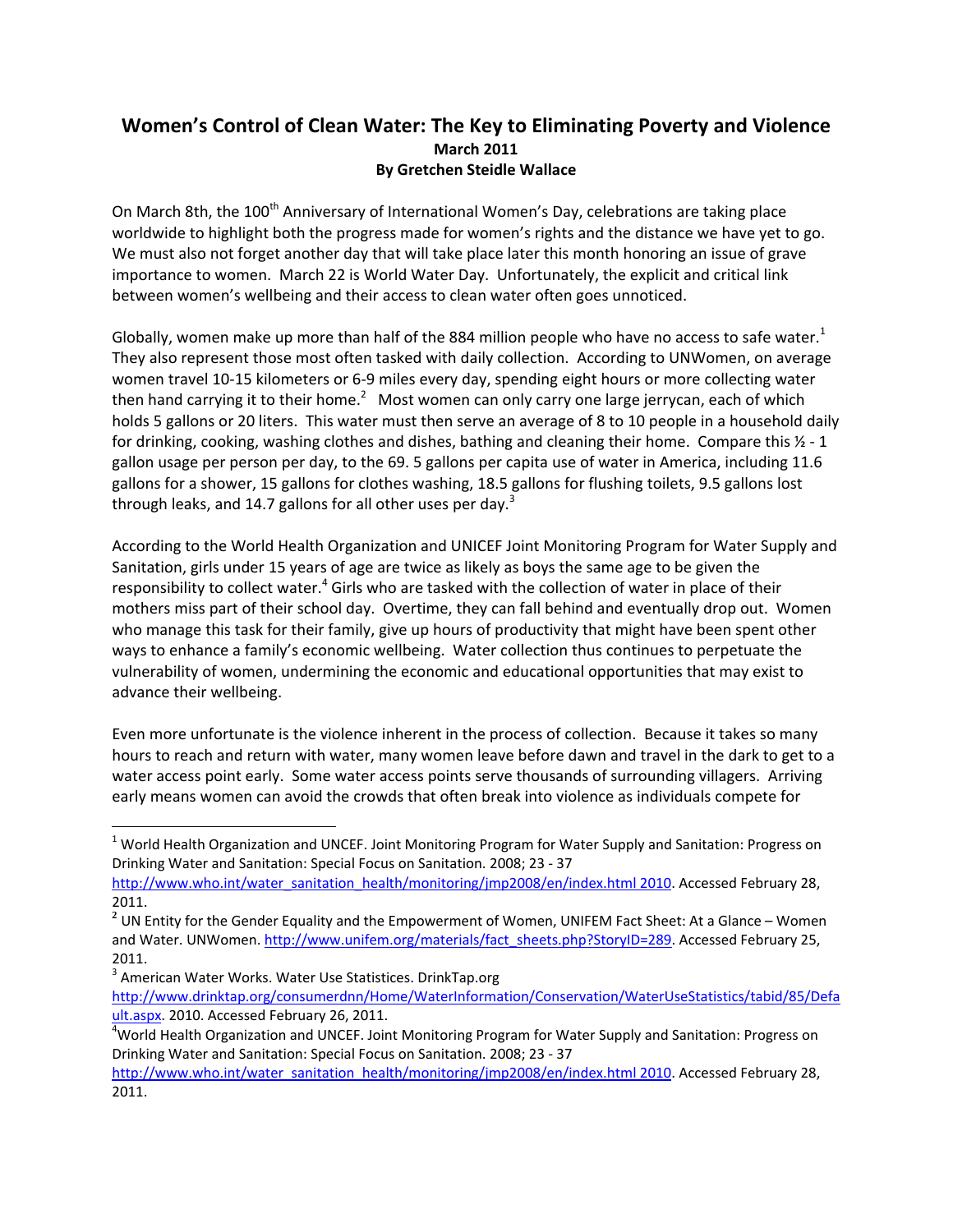access. It also means that they are more likely to collect clear water from shallow creeks or hand‐dug wells before it gets muddied with dozens of others coming for collection. However, traveling alone through the dark also leaves women more susceptible to sexual assault. On the other hand, returning later than expected from collecting water is often a trigger for domestic violence as husbands await their morning tea or bath. Pregnant women carrying heavy water jugs are more likely to suffer a miscarriage. Women who are blind, elderly, disabled or too sick to carry water on their own are often forced to trade sex for men to deliver it for them when they cannot afford to pay for the service.

Not only is the collection process racked with violence and exploitation, but the water itself is a source of harm, spreading dangerous water‐borne diseases. Globally, diarrhea is the second leading cause of death among children under five.<sup>5</sup> And it is the lack of clean drinking water and proper hygiene and sanitation that are the primary causes of diarrhea.<sup>6</sup> Safe water is also essential for reducing maternal mortality and infant mortality rates.

While women remain those most deeply impacted by the lack of access to clean water, unfortunately, women are least likely to control or manage water infrastructure. And yet, women represent the most critical stakeholders with a vested interest in resolving this issue. No country can deny the statistics that when economic opportunity is given to women, development soars. In a speech given by UN Secretary-General Kofi Annan on International Women's Day, March 8, 2003, he stated, "Study after study has shown that there is no effective development strategy in which women do not play a central role. When women are fully involved, the benefits can be seen immediately: families are healthier and better fed; their income, savings and reinvestment go up. And what is true of families is also true of communities and, in the long run, of whole countries."

How is it not recognized then how much economic development is hindered if women spend 4‐8 hours each day collecting water. Further, water ventures can provide women with a viable and sustainable income, and an opportunity to serve as a change agent within her community serving the marginalized. The World Health Organization estimates that depending upon the region, for every \$1 invested in water and sanitation it yields an economic return of between \$3 and \$34.<sup>7</sup> Ensuring women's participation and opportunity to design and manage water ventures allows them to ensure their own protection and livelihood.

Take Global Grassroots venture "Hard Workers" for instance. In a rural community called Gahanga on the outskirts of mountainous Kigali, a team of 19 women including their leader Seraphine Hacimana, have been particularly troubled by the long journey they must embark upon each day to collect water. Rwanda is a spectacular, mountainous country. And in Gahanga, like many parts of Rwanda, women rarely have a water source near the home, so must walk 3-4 miles down a hillside to collect water at a dirty valley creek. In addition to the disease and poor hygiene associated with poor water access, many of those who were left physically disabled by the war and those who are elderly, blind, pregnant or HIV

 <sup>5</sup> UNICEF. Diarhhoea: Why children are still dying and what can be done. UNICEF and WHO. 2009; v.

http://whqlibdoc.who.int/publications/2009/9789241598415\_eng.pdf Accessed February 28, 2011. 6 Water Supply and Sanitation Collaborative Council. A Guide to Investigating One of the Biggest Scandals of the Last 50 Years. 2008. http://esa.un.org/iys/docs/san\_lib\_docs/WASH\_media\_guide\_en%5B1%5D.pdf Accessed

February 28, 2011.<br><sup>7</sup> Water Supply and Sanitation Collaborative Council. A Guide to Investigating One of the Biggest Scandals of the Last 50 Years. 2008; 3. http://esa.un.org/iys/docs/san\_lib\_docs/WASH\_media\_guide\_en%5B1%5D.pdf Accessed February 28, 2011.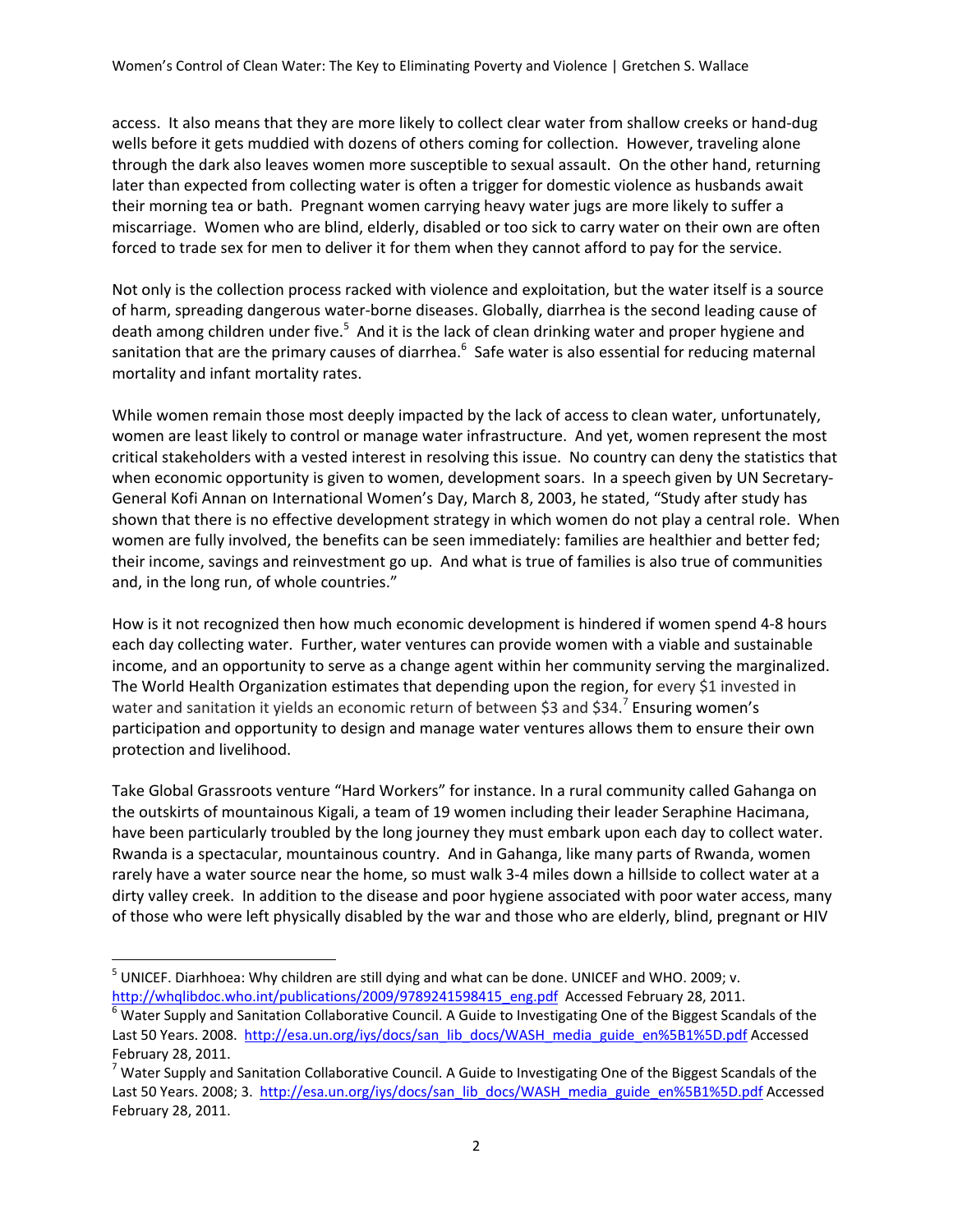positive are too weak to make this journey. In this area, a service has sprung up where local men agree to deliver water on bicycles for a fee. But if you cannot pay, as one woman told us: "your children are coming home from school for lunch and you have no water to cook them rice and beans. And so, you do what you have to do." Many women end up having to exchange sex water delivery, just to feed their children.

With our social entrepreneurship training and an initial \$2600 grant, Seraphine and her team designed their own non‐profit water solution. They installed a water tank next to a church within close walking distance of this remote community to collect and purify rainwater from the roof during the rainy season. In the dry season, they pay for clean water to be delivered by truck from the city. Hard Workers supplies 100 households (totaling between 800 – 1000 people) with fresh clean water daily. The revenue generated from those who can afford to pay, ensures the most vulnerable always have water for free. Further, the team uses any profits to pay orphan school fees and provide annual health insurance for vulnerable women and their families. In its fourth year, the project is operating sustainably and preparing to expand to three additional sites to serve another 6000 people, protecting even more women from sexual exploitation. The team members, some even widows in their 70s, sleep side-by-side in shifts each night to protect their tanks from people stealing their water. The venture has become so valuable to the community that even some of the village men have asked to join the project, and occasionally when a woman is sick, their husbands will take their shift guarding the tanks t night.

These women have become established leaders in their community and have begun to make a major difference in a critical issue facing vulnerable women. Women from as far as three hours away have walked to visit the team to see how they were able to initiate their project alone. Project leader Seraphine has spoken on the radio about water issues, has been invited to Kenya to share their solution and is now seen as the first to bring development to their remote community. But what is most remarkable about this team is that of its 19 members, only 7 are actually literate. And Seraphine is a 39 year old mother of 7 children with only a  $1<sup>st</sup>$  grade education. Once living on the edge of survival, Seraphine is now a community change leader.

Though it may take longer to combat the patriarchal, cultural institution that essentially holds women in servitude to the process of collecting water, the act itself may prove an opportunity for intervention on other issues. Water access points where women gather make assembling and sensitizing large groups remarkably easy. Take Have a Good Life for example, another Global Grassroots water venture located within a hillside community of Kigali. Similar to the issues faced by Hard Workers, vulnerable women in Have a Good Life's community have been exploited in exchange for water delivery adding to the prevalence of HIV. Further, contaminated water sources have contributed to high incidences of cholera, typhoid and diarrhea. A baseline issue study among a sample of the population revealed: 95 percent said they had suffered from diseases related to unclean water, 81.4 percent had traded sex for water, 100 percent knew someone infected by HIV while trading sex for water, yet only 25 percent had taken HIV tests. Have a Good Life extended a municipal pipeline from a more populated area and constructed a water access point to bring water into their hillside community. Not only do they now serve 200 families (1600 – 2000 people) with clean water, they use their water access point as a location where they can speak to women about proper hygiene as well as HIV/AIDS testing.

When wells are dug near clinics, health care providers can gain access more easily to women and children when they come to collect water, allowing for more regular check-ups. In South Africa and Malawi, Roundabout Water Solutions is constructing wells with water pumps fueled by merry‐go‐rounds at schools. These PlayPumps ensure girls to remain in schools and use the power of play to fill a tank for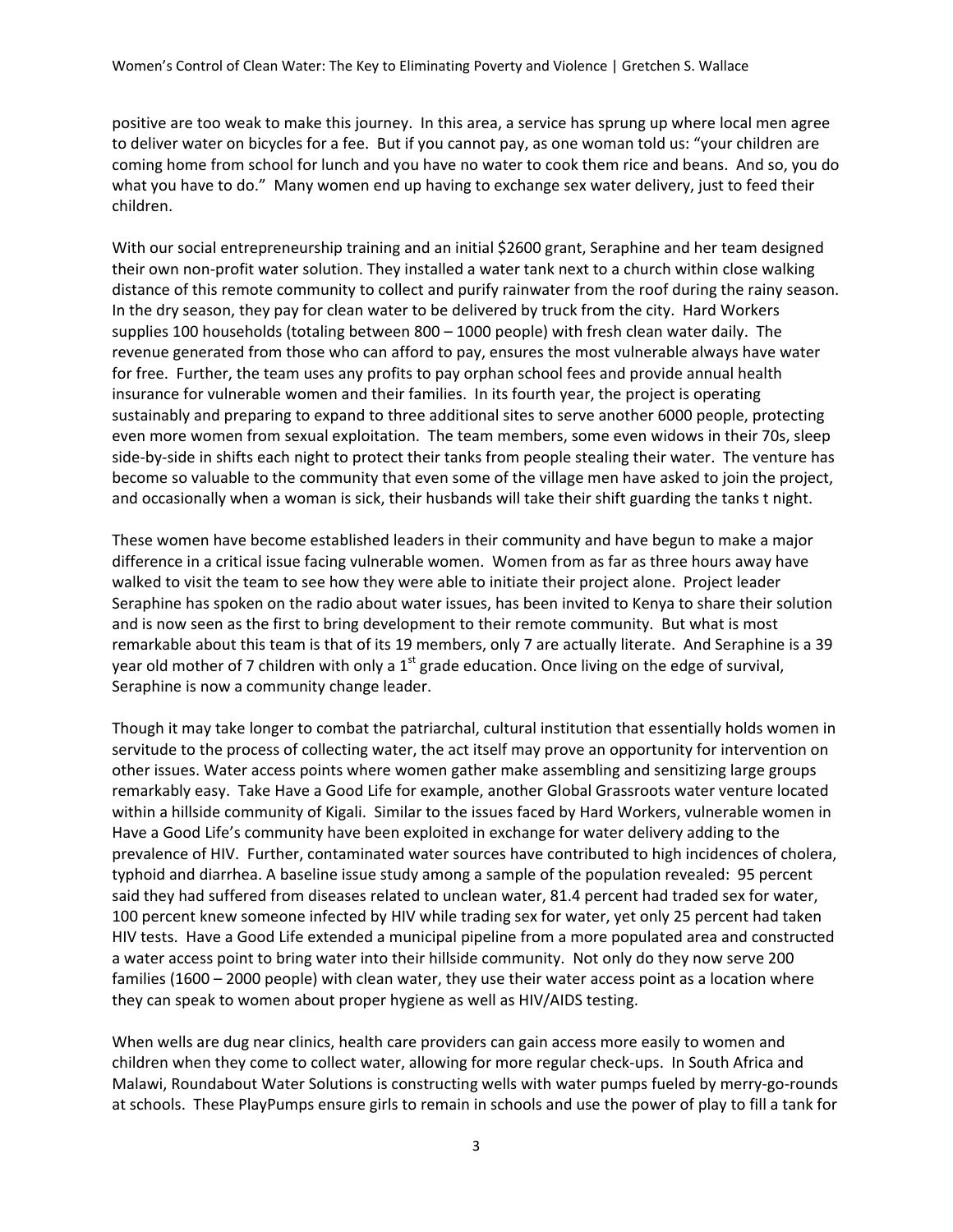use by the school and community. Painted billboards are hung on the overhead tank containing awareness messages, allowing the water access site to become educational as well.

Water is simply a key lever for advancing women's rights and opportunity. Any group eager to eliminate violence against women ought to consider advocating for women's access to clean water. Women consistently face a risk of violence in the process of collecting water from sexual violence, sexual exploitation and domestic violence. Further, a lack of access to clean water has long been a driver of poverty as well. Not only does water collection rob women of a half day of productivity, but girls who participate on behalf of their family also fall behind in school and are at higher risk of dropping out all together. In contrast, women who manage their own clean water access not only ensure the most vulnerable women and girls are no longer subjected to such violence, but the ability of women to lead and control water ventures provides women with greater confidence, agency, leadership and engagement in community as change agents. Our experience has shown that one successful experience as a change agent is quickly followed by expansion and/or an iterative problem‐solving process where women take on other challenges facing women in their communities. Women not only will have more courage, but they will also have greater access to resources to do so. Women-managed clean water access ensures girls' access to education will be protected and the next generation will have even greater opportunities.

The link between women and water is clear. In order to achieve the Millennium Development Goal (MDG) of halving the number of people without access to water and sanitation by 2015, women must be engaged in all aspects of planning, design, implementation and management of water infrastructure. Water innovation should focus not just on large scale municipal and commercial water infrastructure, but as equally on individual and single‐household usage tools that are immediately applicable, affordable and accessible to women in a developing country context. While other MDGs commit to advancing the rights and wellbeing of women, it can serve to make explicit the critical link between women's rights, wellbeing and opportunity and their access to water. Further, UNWomen in its commitment to advancing women's wellbeing must consider women's access to clean water a critical human right that can serve as a potent lever for advancing women's well‐being on many other levels. Finally, global NGOs and environmental agencies committed to protecting clean water must not ignore the vested interests of women, and the knowledge base they represent in terms of the location, quality and reliability of water sources. Engaging women in the design, management and innovation around access, movement, utilization, conservation and treatment of water is essential.

Women want and deserve safe, easy, affordable access to clean water without violence, exploitation or a trade‐off with other forms of economic or educational pursuits. More funding, training, and opportunity is needed to ensure locally‐initiated water ventures can be advanced by grassroots women.